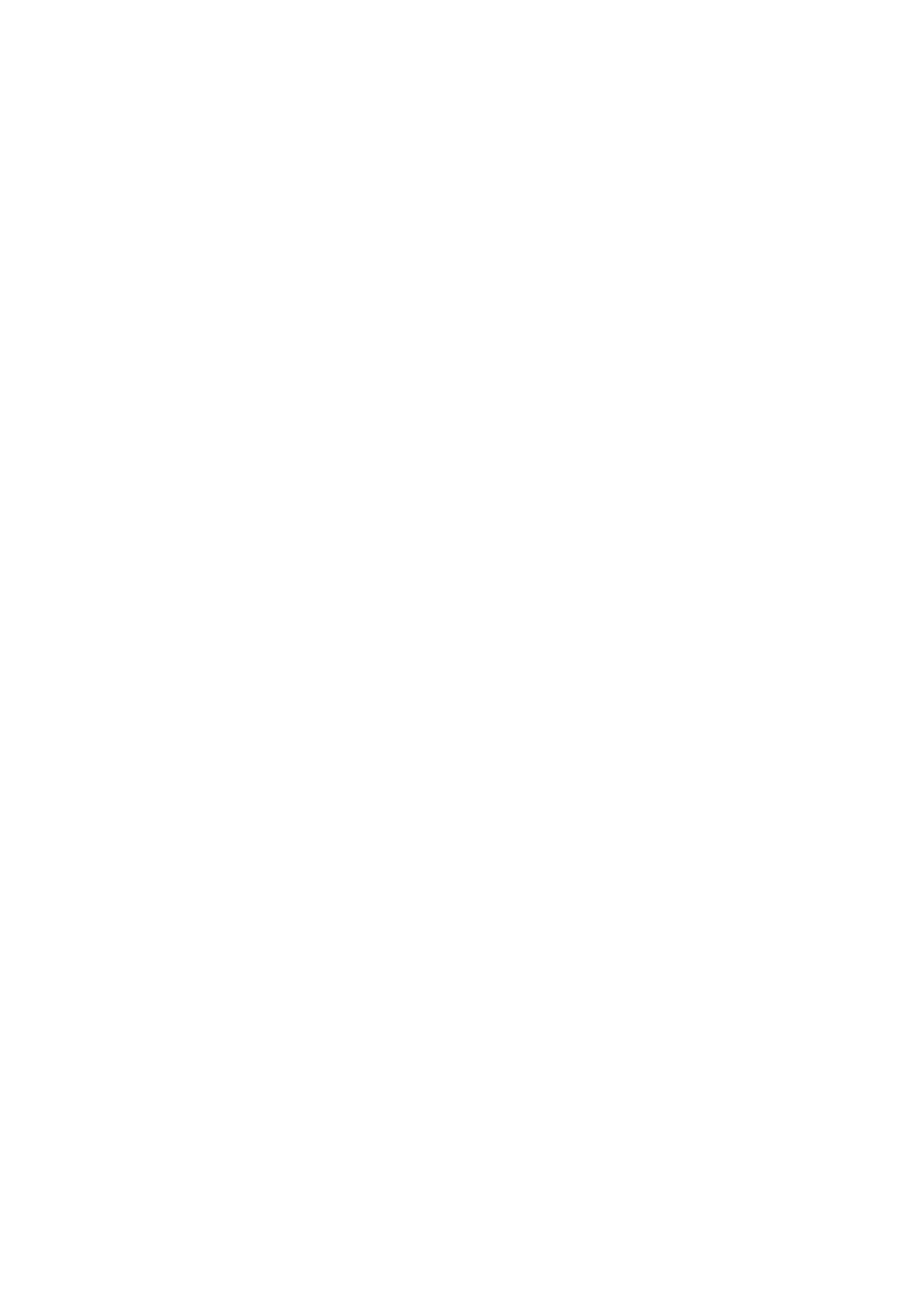Foreword from the Postdoc Association **Chair** 

"It is vital for the long term success of the ICR that we continue to prepare our researchers to succeed in the highly competitive field of academic research."

Professor Paul Workman, Chief Executive, ICR Welcome to postdoc life at the ICR!

Being a postdoc at the ICR is both challenging and rewarding. With around 150 postdocs at the ICR, we represent approximately a quarter of the ICR's research workforce and cover a diverse range of scientific disciplines. The ICR is a unique organisation with a culture of hard work and collaboration, and I'm sure you'll find your time here stimulating and memorable.

There is no denying that being a postdoc is a challenging career step. The environment is competitive, hours are long, expectations are high and it can feel like you're competing against the clock – to get papers, patents, funding and so on. However, here at the ICR, there are many opportunities to develop your skills and make contacts to help you pursue the future career you're aiming for, whatever that might be.

I'd urge you to make the most of the opportunities available to you. Don't leave things to the last minute either. It's tempting to wait until the final months to decide what to do next in a career, but it's worth thinking right from the start about how you'll use your time here to enhance your CV both in your research, but also outside. Whether it's developing new technical or computing skills, gaining confidence in giving talks, helping organise events or refining your scientific writing, there is plenty of support to help you on the way. The following pages outline some of that support, coordinated together with the Learning & Development team.

Getting involved in the Postdoc Association is a fantastic way to find out about the opportunities and support available to you, as well as getting to know other postdocs you might never have met otherwise. We meet on a monthly basis at lunch time, so feel free to drop in and find out what we're all about.

Enjoy your time at the ICR and good luck!

Giammy Liccardi, Chair, Postdoc Association Committee

Email: pdac-chair@icr.ac.uk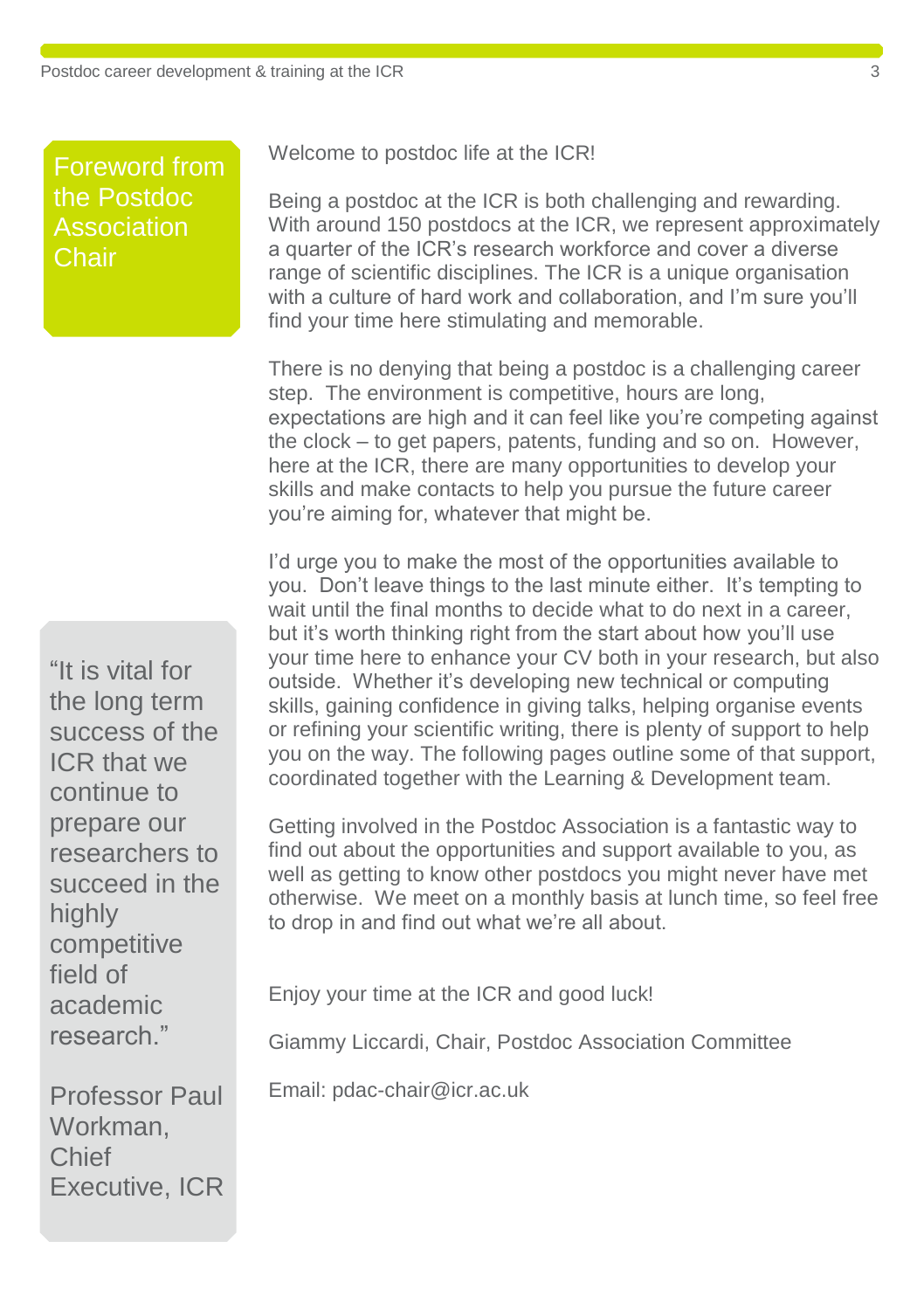## Training **for the Training**

Below are some training courses specifically of interest to postdocs (A-Z). The full range of face to face workshops available to ICR postdocs are detailed on the training website. Visit training.icr.ac.uk for more information.

#### **Adobe Illustrator**

Adobe Illustrator can help you generate visuals to communicate your science to both specialist and lay audiences. In addition, Adobe Illustrator can be used to assemble and label multi-panel figures for publication.

#### **Adobe Photoshop**

This course provides an introduction to Adobe Photoshop software and explores how you can use it to prepare high quality scientific figures for publications or for your thesis.

#### **Bioinformatics 3 day course**

This Introduction to Bioinformatics workshop is aimed at those with little or no background of this topic and aims to give an overview of bioinformatics tools and a flavour of basic programming in R. The course has been designed with 1st year PhD students in mind.

#### **Careers 1-2-1 with External Advisor**

The Learning & Development team organises these 1-2-1 sessions with external careers consultants from The Careers Group (the University of London's careers service). These sessions are free and offered to staff and students. They last approximately 30-45 minutes.

#### **ChIP-seq Analysis**

ChIP-Seq is commonly used for a number of related experiments looking at the association of proteins or other marks with parts of a genome. ChIP data is actually one of the more difficult data types to analyse and interpret. In this course we go through the entire process of analysing ChIP data, from raw sequence through to differential binding analysis. We cover many different types of ChIP and go through the issues of mapping, peak calling, filtering, quantitation, normalisation and differential analysis as well as looking at a large number of ways to visualise and check results.

#### **Effective Research Degree Supervision**

This one day workshop explores ways in which PhD students and other postgraduate research students can be best supported academically and personally to achieve success in their studies in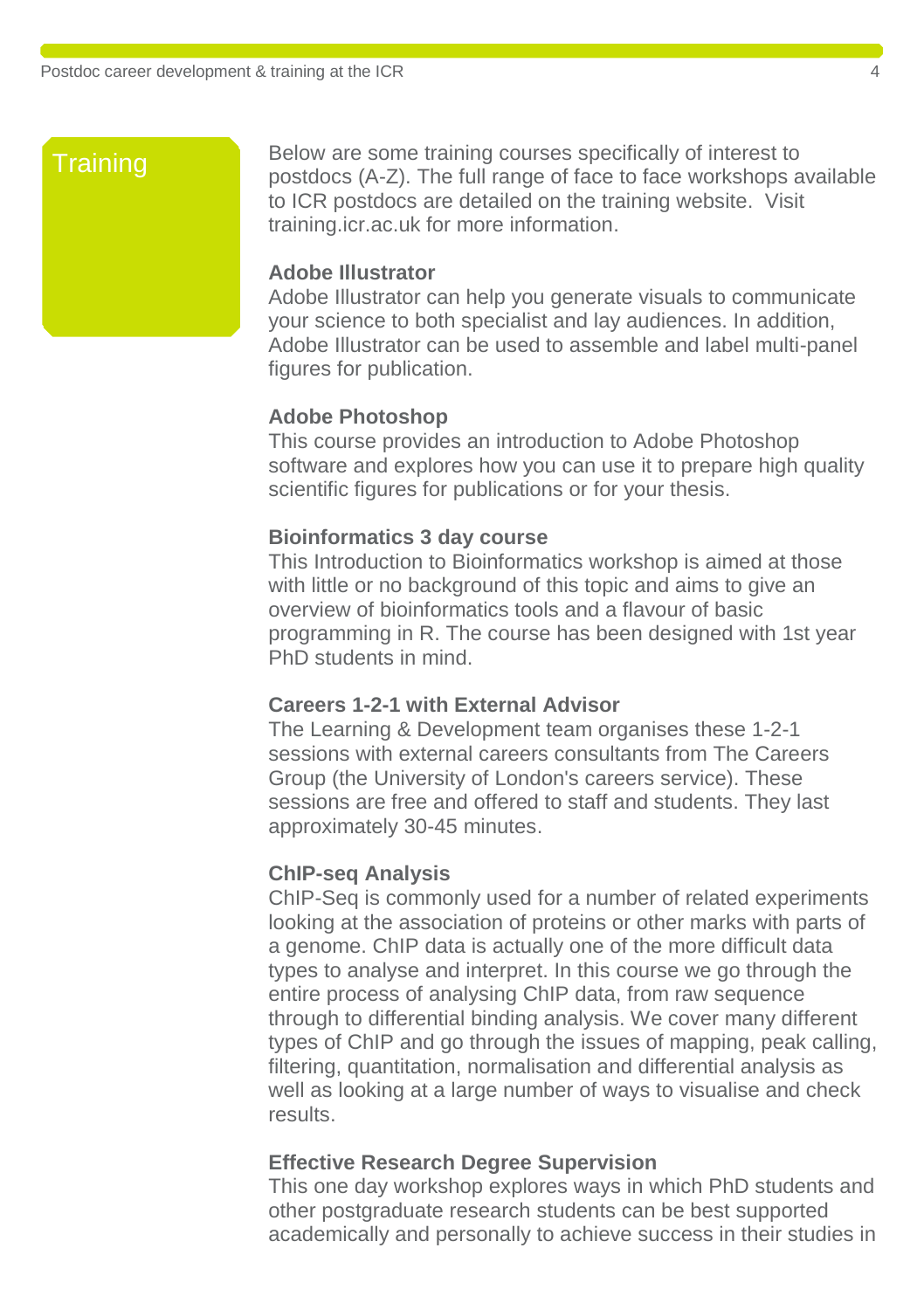a timely manner. There will be lots of opportunity to debate and share views whilst considering the most appropriate responses to difficult supervisory situations and common problem situations.

#### **English Language (for non-native speakers)**

This course covers the rules and practical application of the English language to enhance your vocabulary, grammar and overall communication skills. There is a pre-course assessment for applicants to ensure everyone in the course has a similar level of English competency. The course is delivered in 10-week blocks with participants committing to attend at least 8 of the 10 sessions.

#### **Fellowships – An Introduction**

This session will be chaired by Professor Peter Rigby and will introduce you to fellowship applications.

#### **From Postdoc to PI – collaborative event with Imperial College**

This event is aimed at early career researchers aiming to do the transition from postdoc to PI.

#### **Genomics with R and Bioconductor**

This course will train participants in the use of R to analyse genomic data. It is aimed at biologists, bench scientists and clinicians who work with genomic data and would like to be able to analyse it themselves and gain a better understanding of the work of BioInformaticians who use R and similar software

#### **GraphPad PRISM**

Graphical representation of data is pivotal when one wants to present scientific results, in particular in publications. GraphPad allows you to build top quality graphs in a much more intuitive way. This course is an introduction to statistics with GraphPad Prism. It provides a refresher of statistical techniques and how they can be applied using Prism software.

#### **HPC and Linux (3 independent modules covering various topics)**

Part 1 will introduce you to High Performance Computing (HPC) and why you might use it. You will also be introduced to the Linux Operating System, basic knowledge of which is required for using the ICR's HPC service.

Part 2 will build upon your Linux knowledge from part 1, providing you skills that will be useful when using the HPC service and other Linux systems.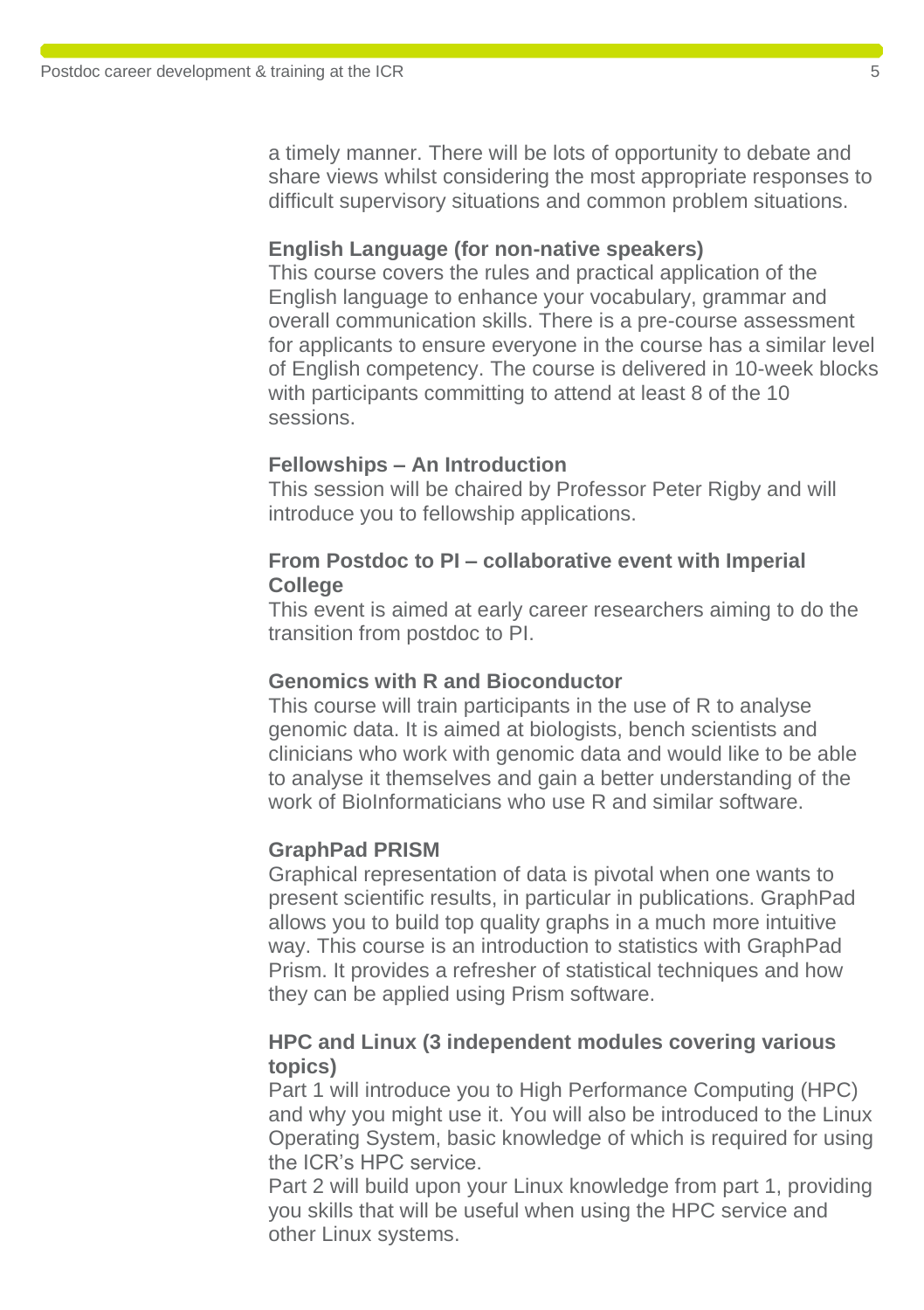Part 3 will teach you how to use the ICR's HPC service and will provide advice on identifying where your performance bottlenecks may be. You will also be introduced to the Research Data Service, which is also provided by the Scientific Computing team.

#### **Insight into Peer Review of Journal Articles**

This course provides insight into the peer review process for journal articles, including tips on reviewing papers as quickly, efficiently and accurately as possible. The insight also allows delegates to put themselves "in the shoes" of the reviewer, to help and support in the preparation of high quality journal articles for publication.

#### **Introduction to Project Management**

An introduction to the principles and skills of effective project management. It takes delegates through the stages of the life cycle of a project from initiation to completion and evaluation.

#### **Mandatory courses**

There are a number of mandatory courses that all staff must complete before their 6 month probation end. These are:

- Equality Excellence seminar
- Bullying and Harassment (classroom or online)
- Health, Safety & Environment Induction training
- Online modules (visit http://training.icr.ac.uk for the links)

#### **MS Access**

This introductory course consists of four sessions covering the following topics: Access Database concepts, Access Forms, Access Queries and Access Reports

#### **MS Excel**

A series of short courses covering using formatting, wrap text, borders, freeze panes Autofill Formulae: Division, Subtraction, Addition, Multiplication Functions: Autosum, Max, Min, Count, CountA and Headers and Footers. The 4 sessions are 75 minutes each across one full day. Staff can attend 1 or all 4 sessions.

#### **MS Word**

A series of short courses covering formatting, organising documents and working with longer documents. The 4 sessions are 75 minutes each across one full day. Staff can attend 1 or all 4 sessions.

#### **Networking skills for scientists**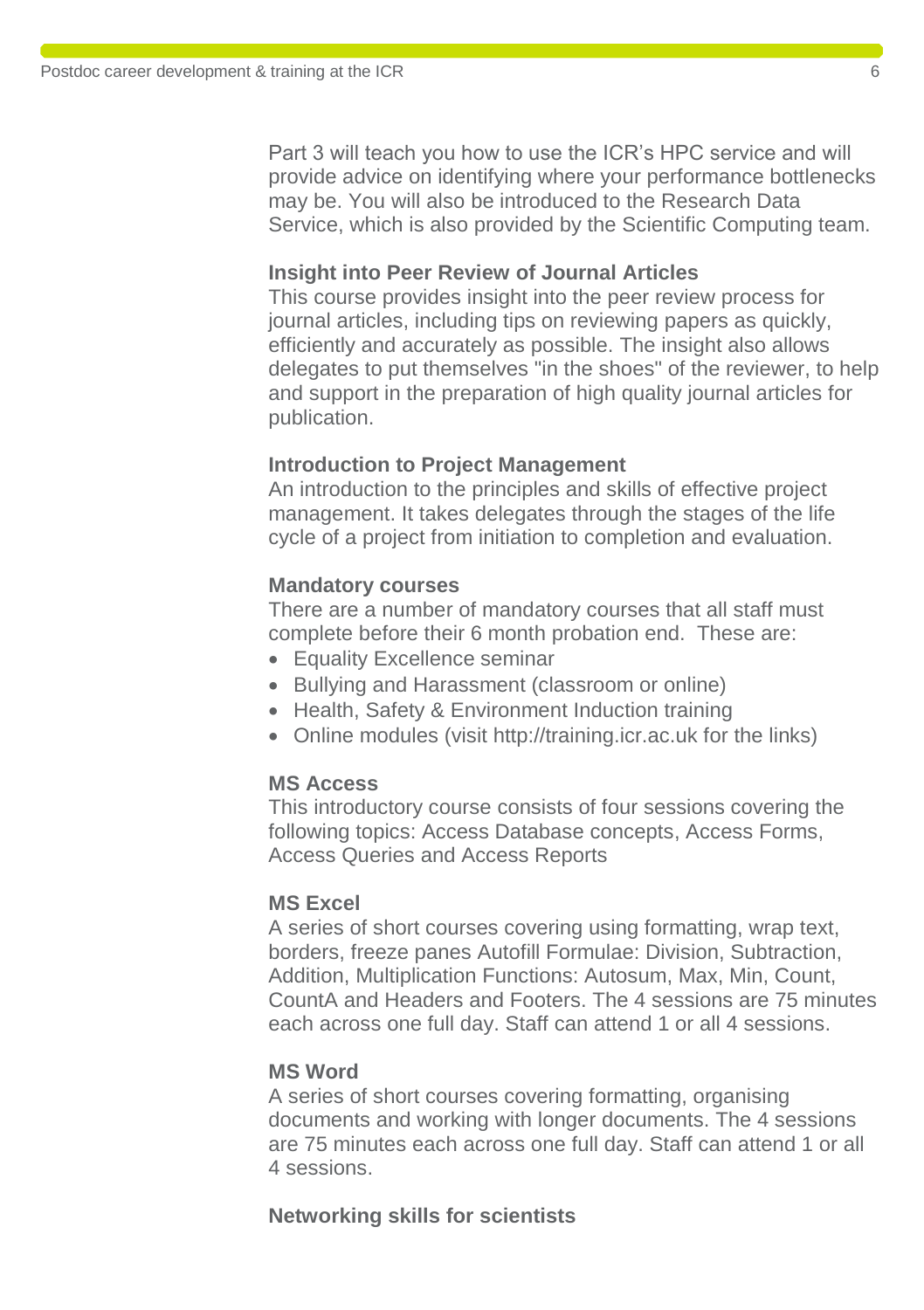A recent survey by LinkedIn showed that 85% of critical jobs are filled via networking and last year the Wall Street journal found that between 60% and 90% of jobs are advertised informally through people's networks. This makes networking a significant key to your job search.

#### **New postdocs – what you need to know**

This short informal session provides a chance to meet other new postdocs outside of your team over tea and cookies.

#### **PowerPoint**

A series of short courses covering PowerPoint basics, Common tasks and advanced actions. The 4 sessions are 75 minutes each across one full day. Staff can attend 1 or all 4 sessions.

#### **Python Introduction – 3day course**

An introduction to Python from zero level spread over three consecutive full-day sessions. By the end of the course students should be able to understand Python code and how Python works, troubleshoot simple problems encountered when using Python and start writing own Python scripts.

#### **R – an Introduction**

This course, provided by Babraham Bioinformatics department, aims to introduce R as a tool for statistics and graphics, with the main aim being to become comfortable with the R environment. It will focus on entering and manipulating data in R and producing simple graphs. A few functions for basic statistics will be briefly introduced, but statistical functions will not be covered in detail.

#### **R – Advanced**

This course follows on from the introductory course. It goes into more detail on practical guides to filtering and combining complex data sets. It also looks at other core R concepts such as looping with apply statements, using packages and advanced graphing. Finally it looks at how to document your R analyses and generate complete analysis reports.

#### **RNA-seq analysis**

RNA-Seq is one of the most common sequencing technologies and is widely used for the measurement of gene expression. In this course we go through the entire pipeline of processing, quality control, visualisation, quantitation and differential expression analysis for a typical sequencing experiment. At each stage we discuss the choices to be made, and the problems you might encounter. The course is an even split of theoretical and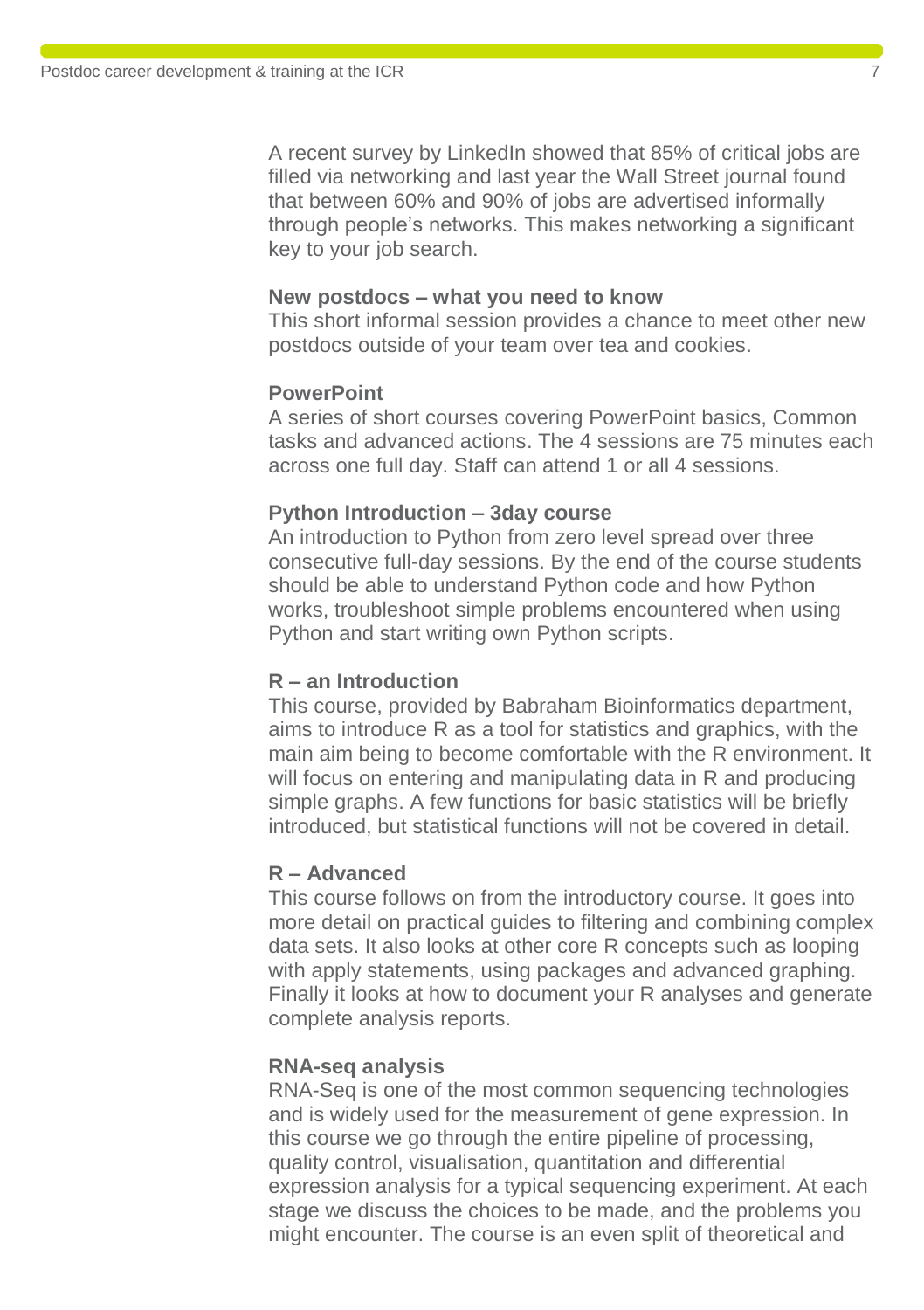practical material where you will have plenty of hands-on time with real sequencing data.

#### **Presenting at a Research Conference**

This workshop is a great opportunity to learn the skills and techniques for delivering confident presentations. We will begin by exploring the basic components of communication including the effective use of your voice and the power of body language. We will cover planning for your meeting, structuring the content and preparing to deal with questions.

#### **Research Integrity**

This interactive session looks at the issues and practicalities involved in ensuring your research meets the highest ethical standards. There will be a panel of experienced researchers from a variety of disciplines there to offer advice and their own experiences, including Prof Keith Jones, Deputy Dean.

#### **Scientific Figure Design**

The aim of this course is to make people think more critically about the way they construct figures for papers and presentations. It is not a course which teaches you how to draw plots in a given program or language. The course provides an introduction to basic data visualisation theory to demonstrate the scientific reasons that some plots work better than others. It also takes in elements of design theory to show how to make plots which are easier to understand and more visually pleasing. Many examples are used to illustrate the difference between an effective and pleasing plot and one which doesn't work well. The latter part of the course introduces a bitmap editing program (GIMP) and a vector editor (Inkscape) which can be used to draw, modify or composite figures for publication.

#### **Statistics in Oncology - Using key statistical techniques in cancer research**

Provided by ICR Clinical Trials & Statistics Unit (ICR-CTSU), this course aims to present an overview of how statistics are used within cancer research, and illustrate different statistical methods using examples of studies related to the work of the ICR. Participants must have recently attended a basic statistics course, such as the 'Statistics for Researchers' modules at ICR, and currently analyse or need to analyse their own data statistically. This is an overview session designed to follow on from a basic statistics course, which assumes some knowledge of statistical techniques.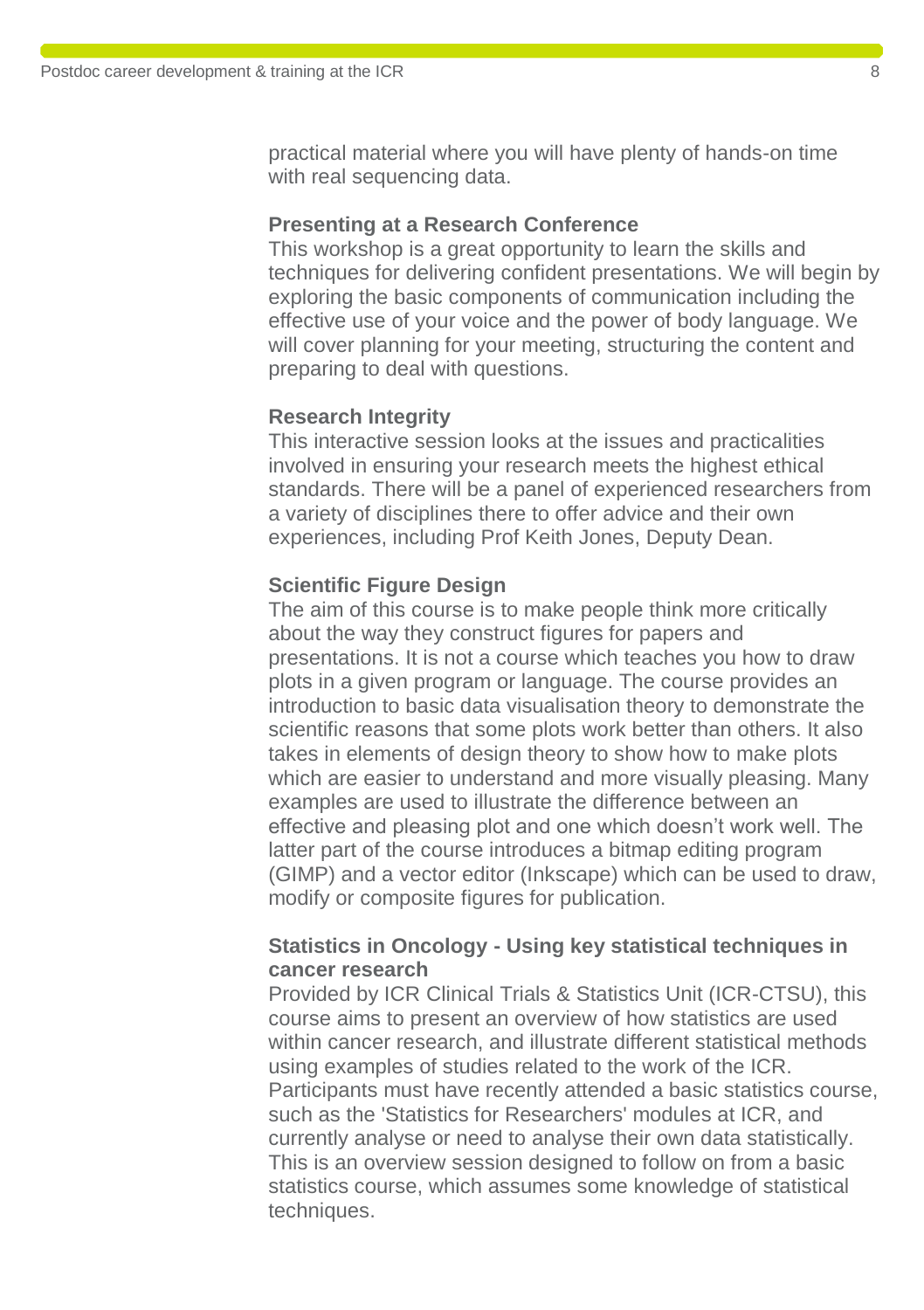#### **Statistics for Researchers**

This course consists of 4 modules which all have a distinct focus. Students are expected to attend all of the 4 modules. Each module will combine theoretical and practical sessions with discussion.

Module 1: Summarising and presenting data sampling Module 2: Significance Tests and p-values

Module 3: Measuring the association between variables & regression

Module 4: Survival analysis and study designs

#### **Technical seminars**

Including Chemistry for Non Chemists, Bioassays in Drug Development, Introduction to Structural Biology, RNAi Screens, Practical Flow Cytometry and introduction to tissue culture.

#### **Writing and Publishing a Research Paper**

This course aims to provide individuals with the skills and confidence necessary to write a research paper.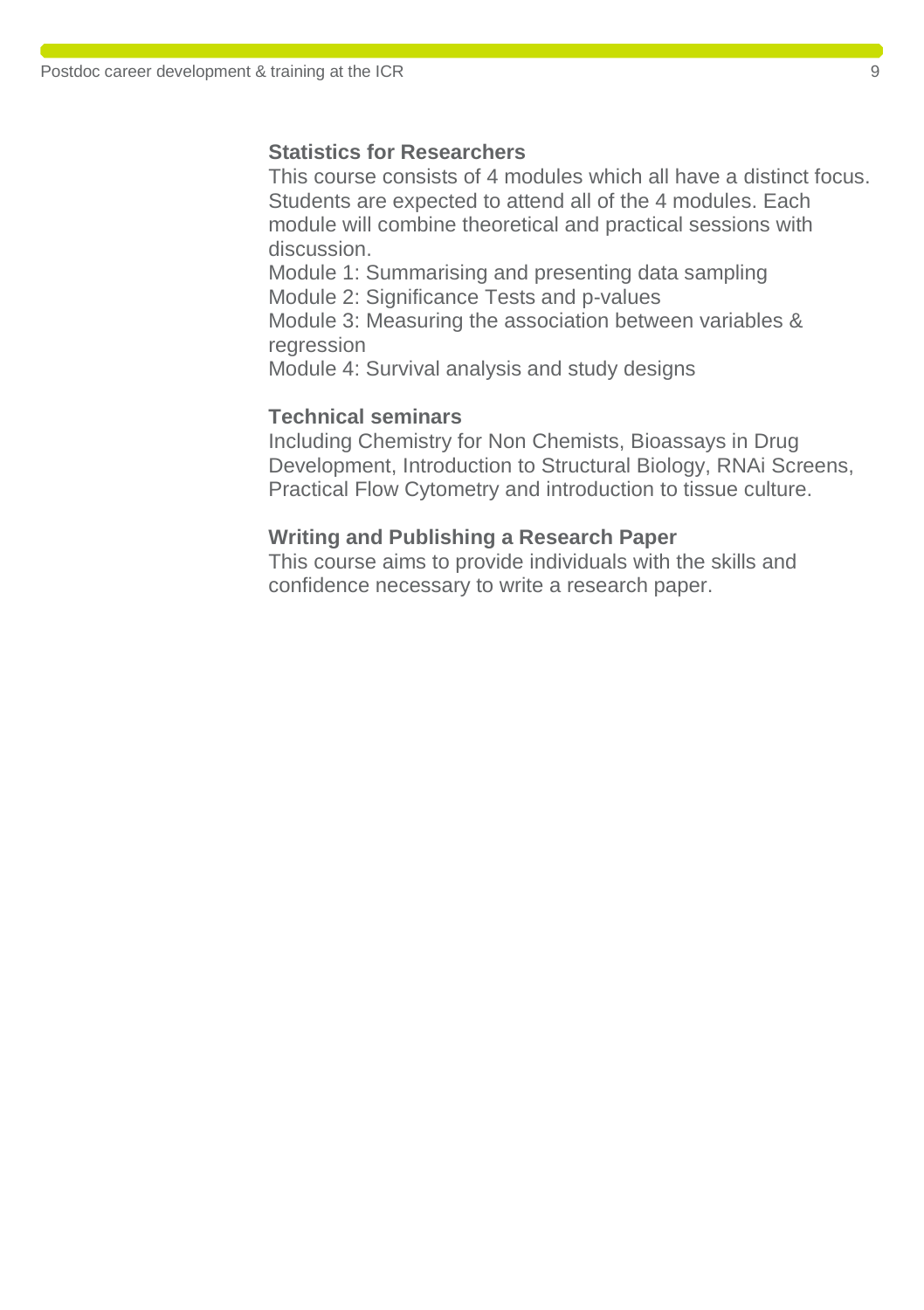#### Postdoc As Committee Postdoc<br>Association<br>Committee Association

The ICR aims to encourage careers in science through promotion of networking, professional and personal development and increasing opportunities in science for postdocs.

Postdocs at the ICR play a pivotal role in both the day-to-day practice of research and to the discovery of new knowledge across virtually every field of Cancer Research. For many, the postdoc experience is a unique and critical juncture in their professional career.

With this in mind, the Postdoc Association (PDA) is dedicated to supporting postdocs both professionally and pastorally throughout their time at the ICR. The PDA focuses on the provision of networking opportunities, personal and professional training, and encouraging both scientific discussion and interaction within and outside the ICR.

You can contact the PDA committee by emailing postdoc-committee@icr.ac.uk.

#### **Aims of the PDA**

- assist postdocs in their career development
- provide a scientific forum for postdocs
- provide postdocs with learning and development opportunities
- promote interaction and networking between postdocs and other
- scientists (at the ICR as well as at other Institutions)
- provide postdoc representation and perspective in key initiatives within the ICR.

#### **Nexus Pages**

A central source for information on the activities of the PDA is our Nexus page (find under "Groups"). The PDA uses this web space to upload all committee meeting agendas and minutes, information on events and initiatives that the PDA is involved in. A number of presentations and recordings from previous careers conferences can also be accessed. Nexus > Associations > Postdocs association

#### **Meetings**

The PDA Committee (PDAC) meets for one hour at the end of every month in order to discuss the organization of activities and events, the participation at various boards and committees, and any other relevant business. These meetings are open to all postdocs. The meetings are video linked between Sutton and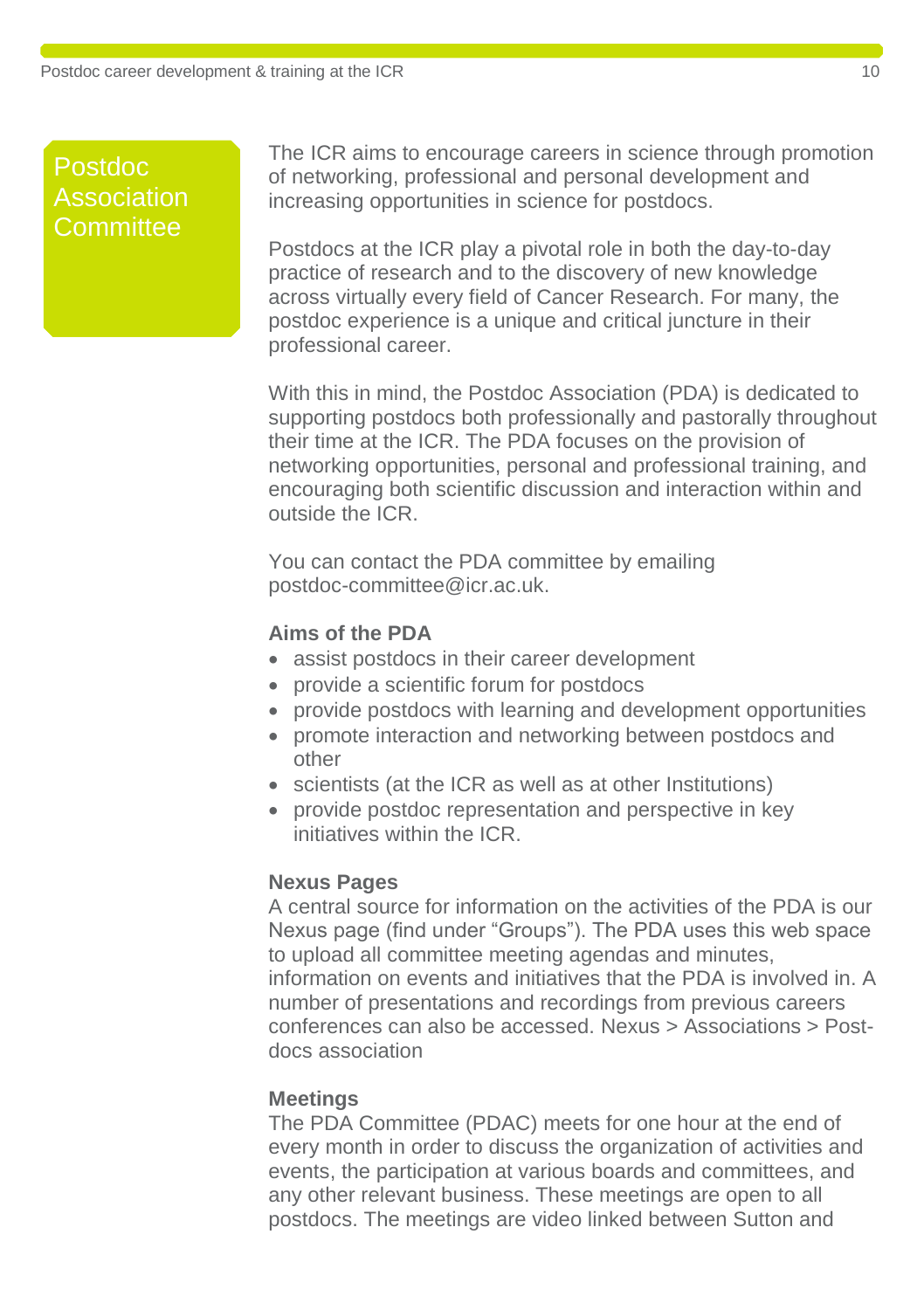Chelsea and the times and dates can be found on the Postdoc Association Nexus page.

#### **Internal and external involvement on boards and in committees**

The PDA has representatives on several boards and committees, with the aim of providing feedback and promoting the PDA agenda. Current boards and committees on/in which the PDA has a representative include the following:

- Academic Board
- Equality Steering Group
- Athena SWAN Silver Steering Group
- Library Committee
- Chief Executive's Advisory Forum
- Common room committee (Chelsea)
- The Ups Club Committee (Sutton)

A full list of committee positions available can be found on the PDA intranet pages.

#### **Travel bursaries**

The Postdoc Association (PDA) is able to offer a small number of travel grants (up to £200) to support postdocs traveling to upcoming national or international conferences and training courses. Applications are judged anonymously by members of the PostDoc Association Committee (PDAC) and the Learning and Development team. Preference is given to those presenting their own research and who have not received funding from other sources. Postdocs are notified by email when the call for applications is launched.

#### **Postdoc and student seminar series**

Organised jointly by the PDA committee and the student committee, this provides both groups the opportunity to present their work (whatever stage it may be at) in an informal environment for discussion and feedback. You may want to practice giving talks, prepare for a job interview, want to raise the profile of your work and seek collaboration, or feel stuck with an experiment or technique and want advice or suggestions. Whatever the reason, come along and get involved.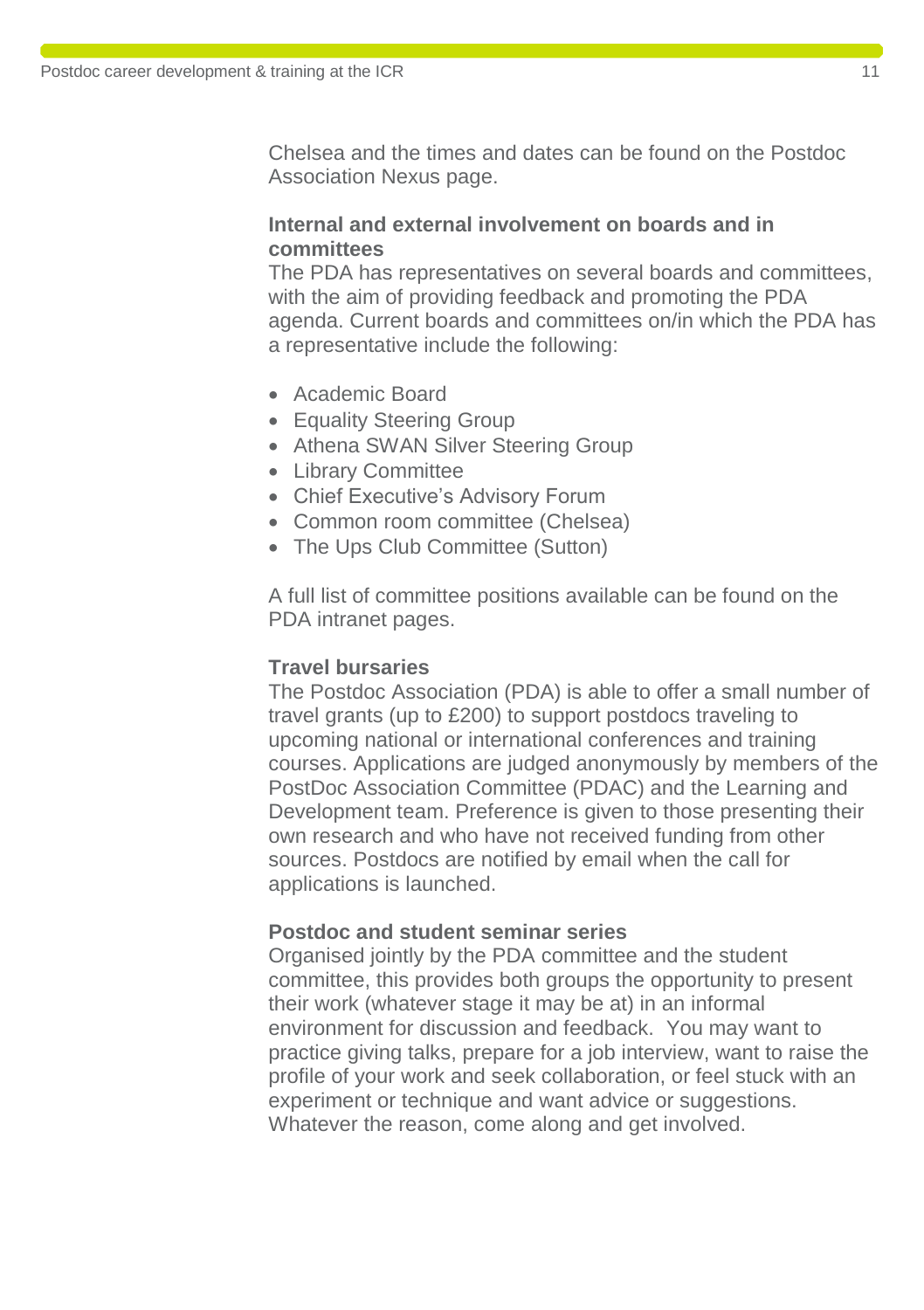## Events organised by  $the$  PDAC  $\sim$

The PDAC organises social events to facilitate networking and interactions amongst postdocs and scientists at the ICR and other institutions. The events regularly organized by the PDAC include:

#### **Coffee Afternoons**

These events are organized on a monthly basis, alternating between Chelsea and Sutton. The PDA Coffee Afternoons are a regular and informal opportunity to meet fellow postdocs, have a chat, network and raise issues with members of the Postdoc Association.

#### **Expanding Networks: scientific discussions between Postdocs and PIs**

This initiative was developed by the PDAC to bring postdocs and team leaders together to discuss pertinent scientific issues in an informal environment. The format can vary, but it will typically involve a couple of short talks or panel discussions, followed by informal Q&A and networking sessions over drinks and nibbles.

#### **Postdoc Away Day / Careers Conference**

These events are organized biennially and aim to provide career information and networking opportunities. The Postdoc Away Day is a more relaxed event focusing on social activities that promote team building and networking. The Careers Conferences aims to highlight career paths and routes from external speakers who have pursued various career paths since being a scientist. The event often hosts workshops as part of the day that offer advice and guidance for individuals to help achieve career goals.

#### **Summer Parties**

These parties are normally organized in July, often with a specific theme. Past themes include the Olympic Games, the Circus and the Tropics. There are two such events organized every year, one at each site and they have been very successful. More recently these gatherings have been organized together with the Scientific Officers Association.

#### **Autumn Cheese and Wine evening**

These events provide an opportunity to interact in a relaxed and informal evening. This is a particularly good opportunity to meet newly appointed postdocs. There are two such events organised every year, usually in November, one each site.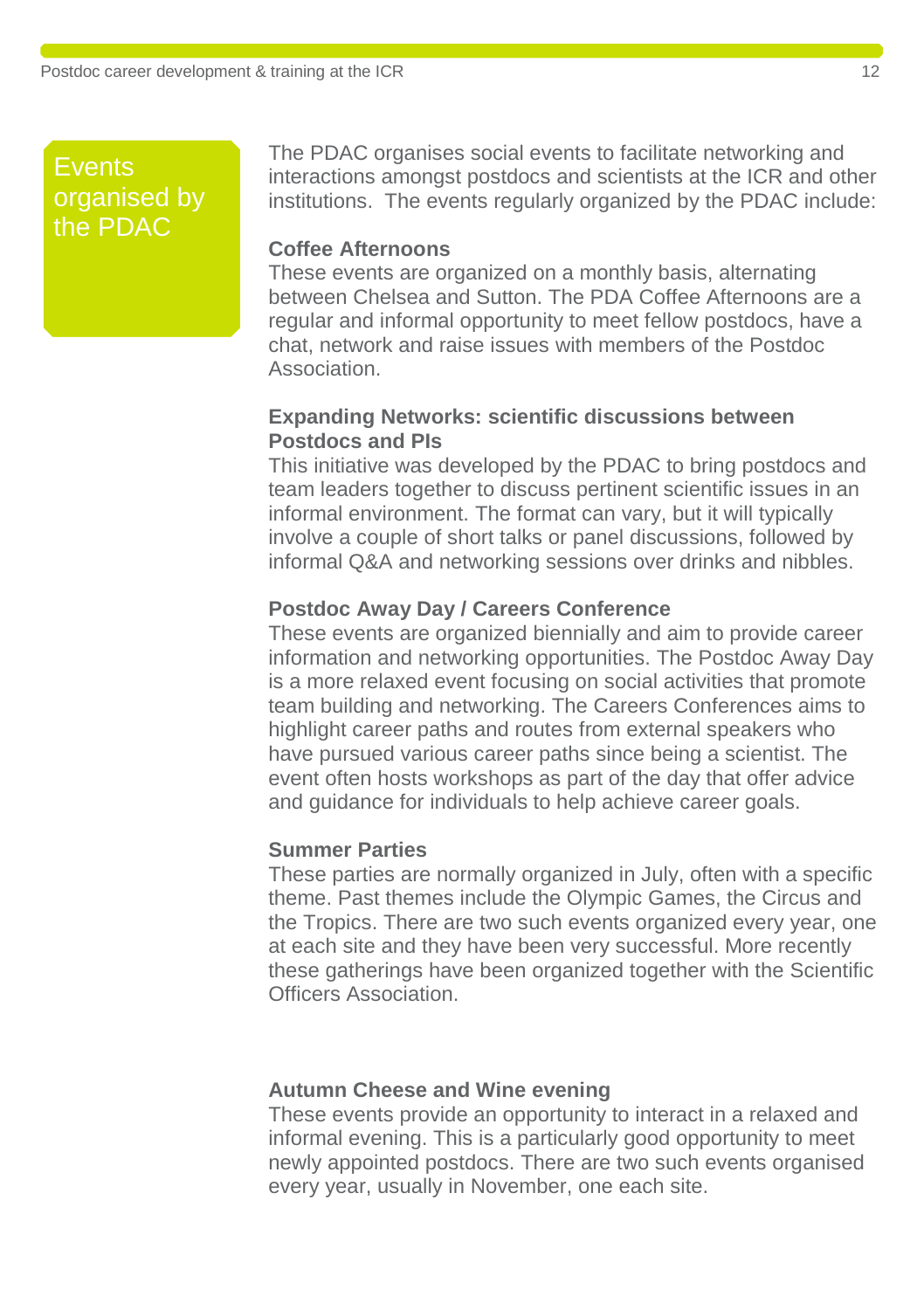All postdoc socials are primarily promoted via email, so keep an eye out for these and if you don't receive them, contact the IT helpdesk to ask to be added to the mailing list.

"Make contacts with relevant people – speak with them, network. You'll be surprised how many contacts will turn out to be useful –directly or indirectly - at the end of your contract." former PDA Committee member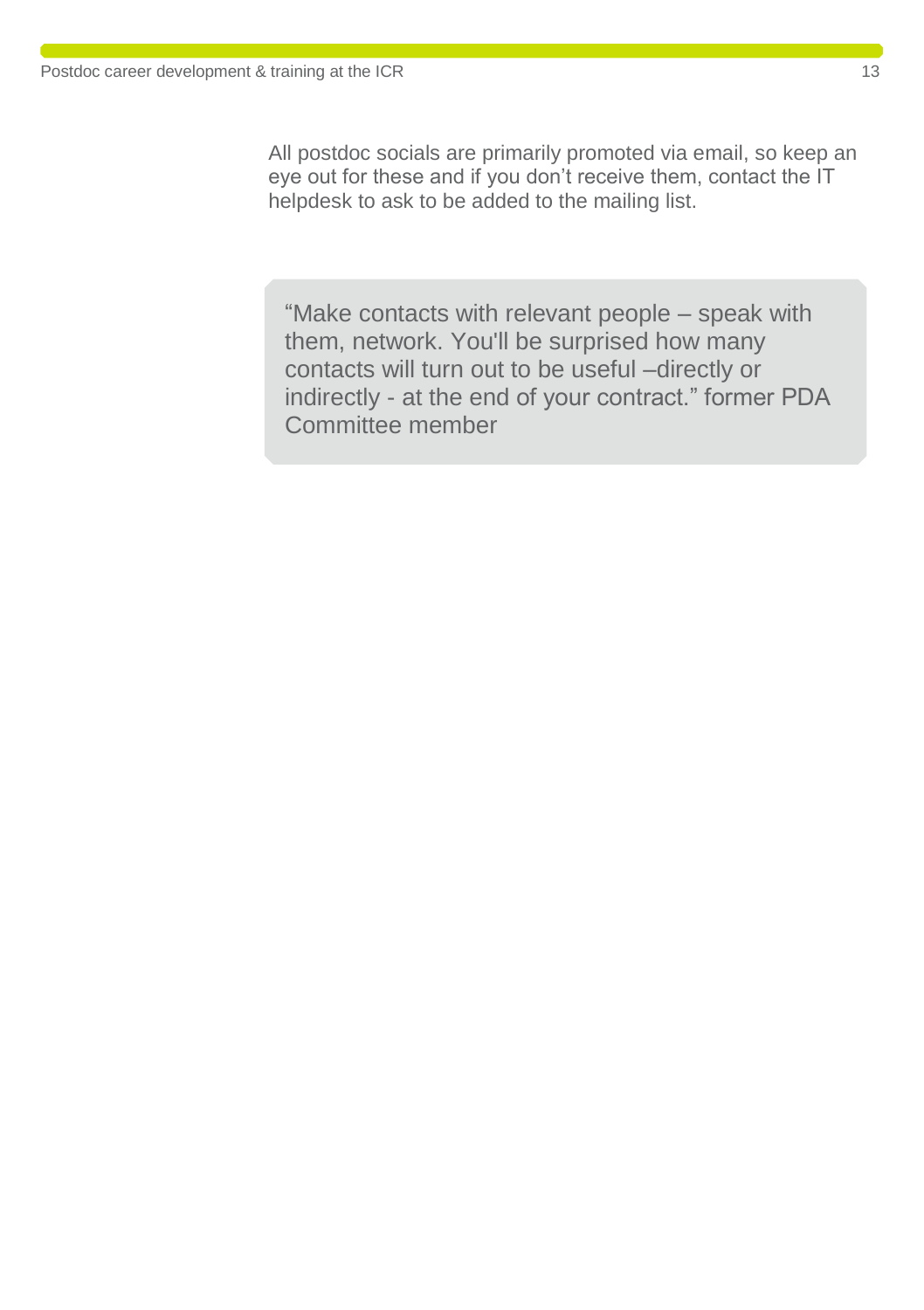How else can I develop my skills and career at the ICR?

#### **Opportunities for postdocs**

There are a number of other initiatives and opportunities for you to get involved in which will enhance your CV and hopefully add to your ICR experience:

#### **Scientific Computing User Forum**

With recent advances in technology such as next generation sequencing, more and more researchers are facing the challenge of storing and manipulating large data files, often requiring knowledge of computer programming. As this is a constantly evolving field, it can often be useful to share expertise and discuss issues with others involved in this kind of work (whether a biologist, chemist or physicist). The Scientific Computing User Forum (SCUF) has been developed to provide researchers the opportunity to meet others across the ICR in the scientific computing field, bring along any issues you have and to provide a forum for sharing expertise and knowledge. This is also a great opportunity to make links and initiate collaborative work with other labs. To join the SCUF mailing list, contact training@icr.ac.uk.

#### **Teaching opportunities**

Given the lack of teaching opportunities at the ICR compared with other universities, the PDA seeks to provide opportunities for postdocs to develop teaching skills where they can. A number of postdocs provide short training seminars in key techniques or topics in their field of expertise. These seminars are opened ICRwide and are supported by the L&D team. Topics include Introduction to Tissue Culture, Chemistry for Non Chemists, Introduction to Linux. Postdocs who are interested in providing a training seminar on a topic of interest can contact Learning & Development.

ICR also participates in the STEM Ambassador scheme which provides opportunities for researchers in STEM subjects to give talks or lessons in schools and participate in outreach events. Details can be found on Nexus.

#### **Writing opportunities**

If you'd like to refine your scientific writing skills, there are many opportunities to do this at ICR. There is the annual Mel Greaves science writing prize, the chance to write for the ICR science blog, and to contribute to the online Skills website which provides information for students on all aspects of life in research.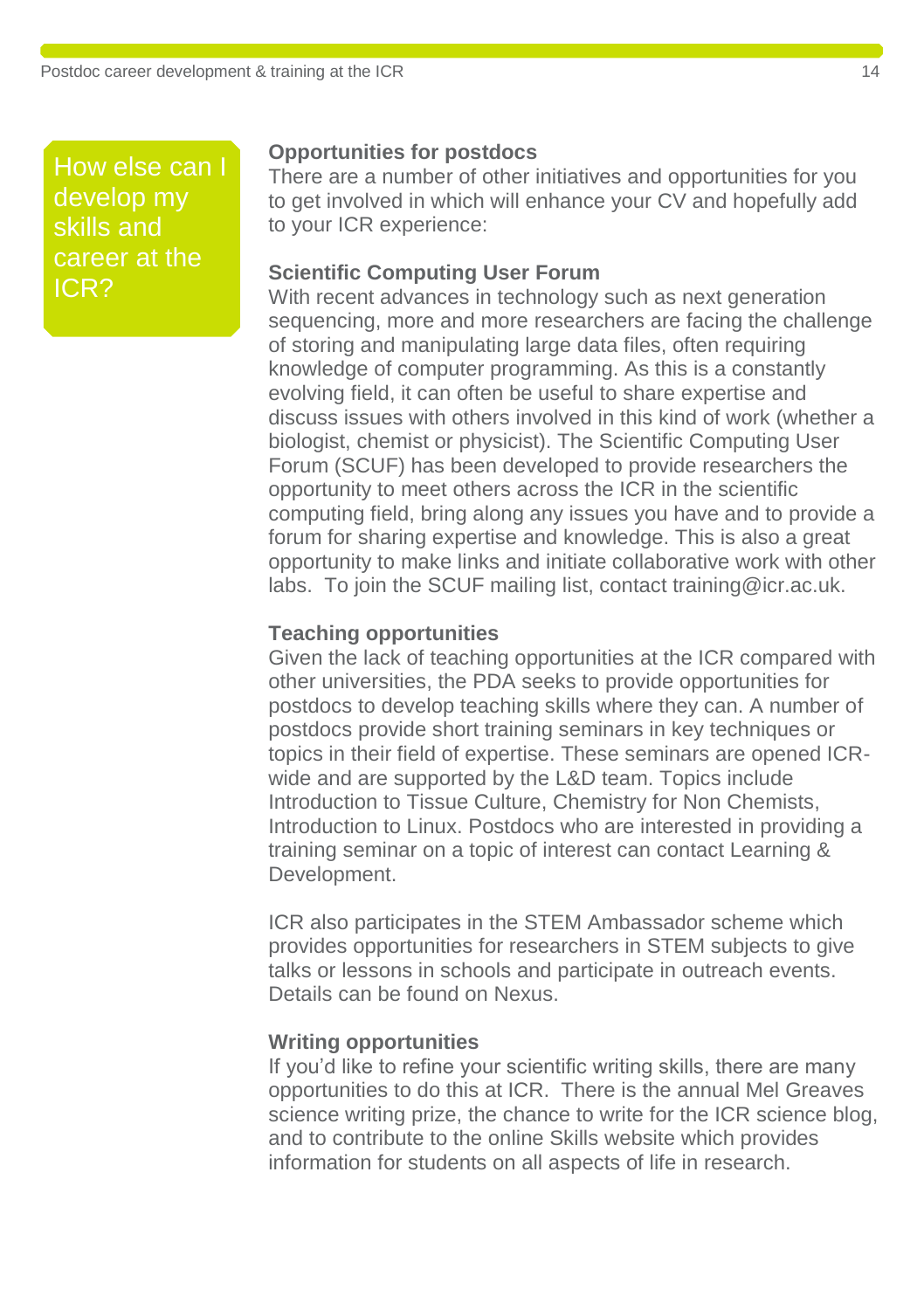#### **Science Communication bite-size lunch time talks**

This series is delivered by internal ICR trainers who work in the Communications Team. The list of themes covered include how to make your research more visible through social media, and how to improve science presentations through storytelling.

"I wish I'd realised earlier that there are plenty of opportunities for public engagement science writing at the ICR - for example contributing to the ICR blog. But you have to go and find the opportunities; they won't just fall into your lap." – Former PDAC member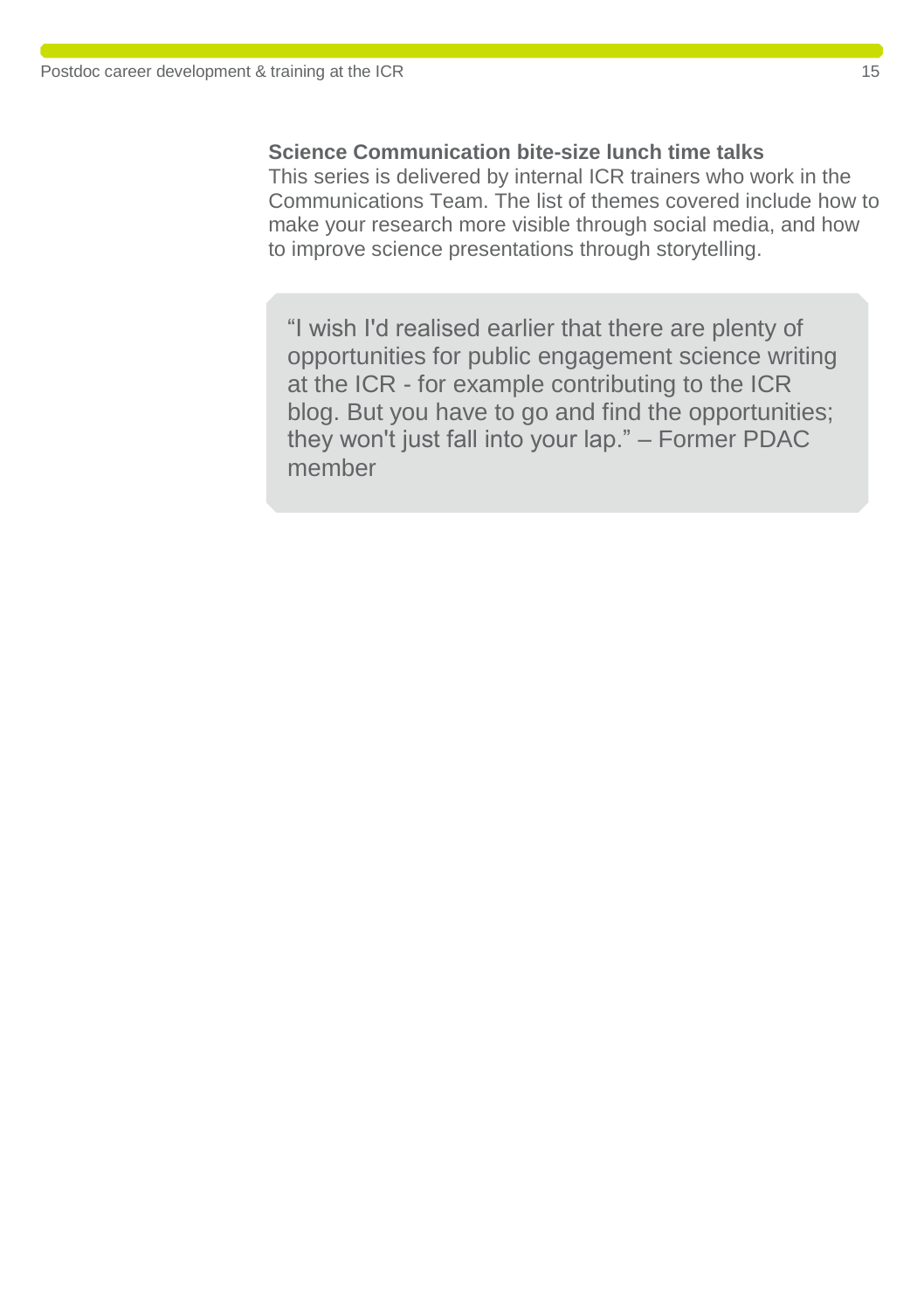## **Careers** support for postdocs

Members of the L&D team are trained in running careers one-toones and discussions, giving CV feedback and arranging mock panel interviews. You can contact the team at any time to arrange these or discuss your options (training@icr.ac.uk). Members of the team are qualified in psychometrics such as Myers Briggs and coaching, this may be available (email to enquire).

#### **The Careers Group consultants**

The ICR also provides access to external, impartial careers advisors from the University of London careers consultancy, The Careers Group. The careers advisors who work at ICR either have backgrounds in scientific research or have worked with a number of similar organisations such as CRUK and EMBO. They visit both sites on a regular basis to provide one-to-ones and careers skills workshops. Look out for these on the training website. Topics include:

- Networking skills for scientists
- Creating Killer CVs
- Careers Health Check for Researchers
- Making the most of careers conferences and fairs
- Creating prize-winning scientific posters
- Intelligent job hunting

#### **Careers Cafés**

Running approximately once per term, these short, informal sessions give students and postdocs opportunities to hear from external speakers who have pursued different career paths. The sessions are held in a relaxed environment over coffee and biscuits with ample opportunity to ask questions. Topics to date include science communication, consultancy, patent law, project management and genetic counselling.

#### **ICR postdoc LinkedIN group**

The PDAC has created a postdoc and postdoc alumni LinkedIN group to facilitate networking between current and former postdocs. This is a great way to see where former postdocs have gone in their careers after leaving ICR. You can request to join, as long as you have a LinkedIN profile.

#### **Careers webinars**

It's not always convenient to attend workshops during the working day so L&D have commissioned The Careers Group advisors to run webinars on career topics. These webinars have been recorded and are available on Nexus under Staff essentials>Resources.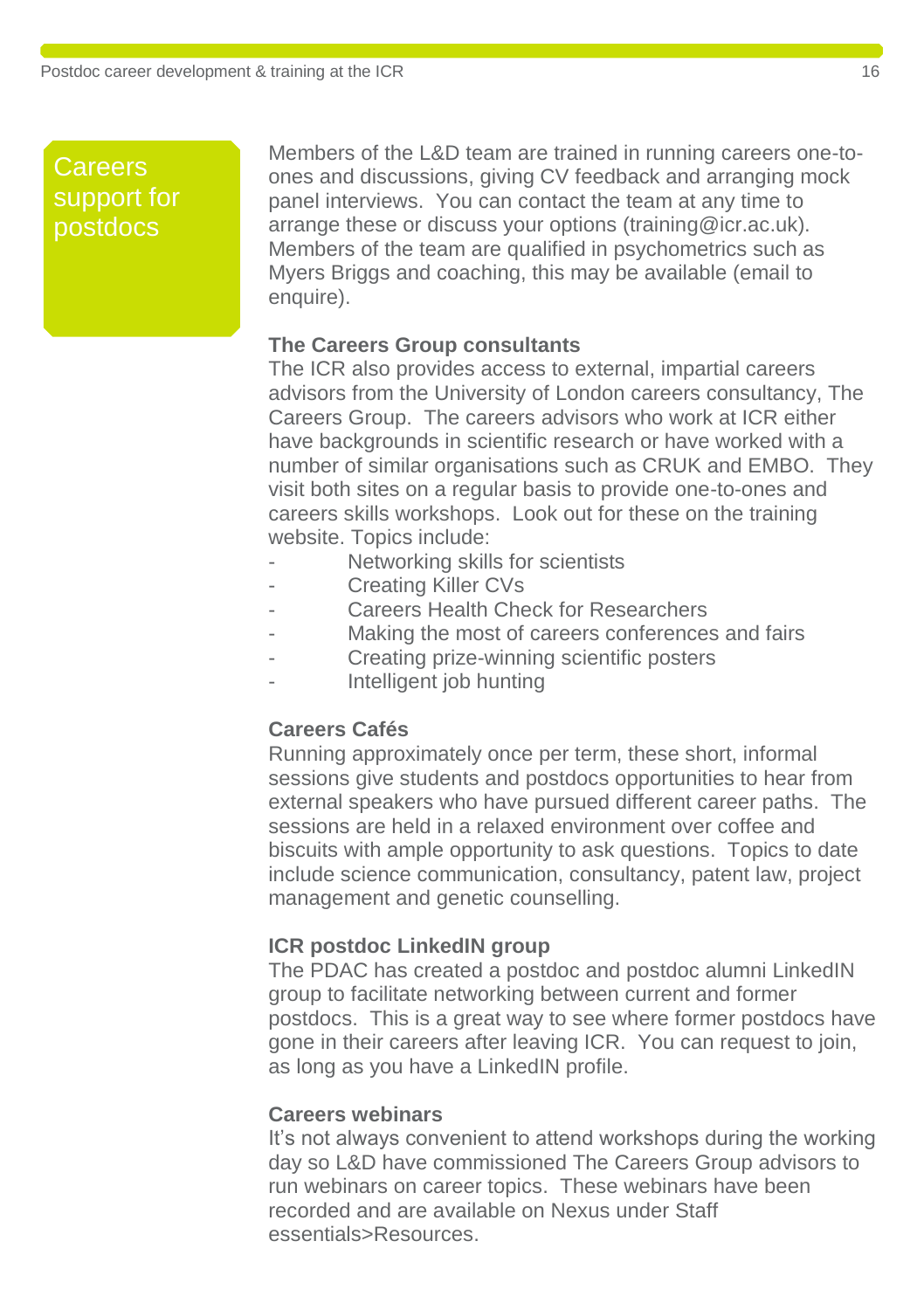Aiming for an<br>independent<br>academic<br>position independent acaḋemic Session nosition<br>position

#### **Pathway to Independence**

Many Postdocs face numerous challenges when they are looking to make the transition to independent team leader. In 2013 the PDA committee and Learning & Development joined collaborators from the BBSRC (major UK funder) and The Wellcome Trust Sanger Institute to develop a programme of support for top postdocs hoping to make that career step. Speakers included eminent UK scientists (for example Prof Paul Workman from ICR) and junior team leaders who recently made the transition who shared their experiences. The programme is offered on a biennial basis. Information on the programme can be found on the website: http://training.icr.ac.uk/pathway.

#### **Pathway to Independence Dean's Awards**

To further support the transition from postdoc to independent researcher, ICR offers competitively awarded Dean's Awards of up to £5,000 to provide resource for postdocs to gather preliminary data for fellowship applications.

### **From Postdoc to PI: A Collaboration with Imperial College**

It's difficult to know what it takes to make it as an independent academic, either in a research institute or in a university. This collaborative event brings recently recruited PIs from the ICR and Imperial College to give honest and open accounts of their experiences – in preparing a research proposal, applying for funding (both successful and unsuccessful), the recruitment and negotiation process, and other aspects of life as a PI. The event also brings senior researchers to describe what they look for when recruiting new junior team leaders, and funders to talk about schemes and opportunities available from them.

#### **Advice from a junior ICR team leader**

We asked our newly recruited career development faculty (CDF) for their advice on successfully navigating a postdoc career and establishing as an independent researcher. One responded with the following:

"My success as a postdoc and the establishment of a scientific career was essentially based on the following premises:

- 1) Enter a top lab/ institution with a very helpful supervisor. My supervisor was always available for discussion and to provide feedback. He encouraged me to try other approaches and use all the resources available.
- 2) Determine my scientific question and the experimental approaches very early on during my postdoc (within the 1st year). You need to find your niche and get familiar with the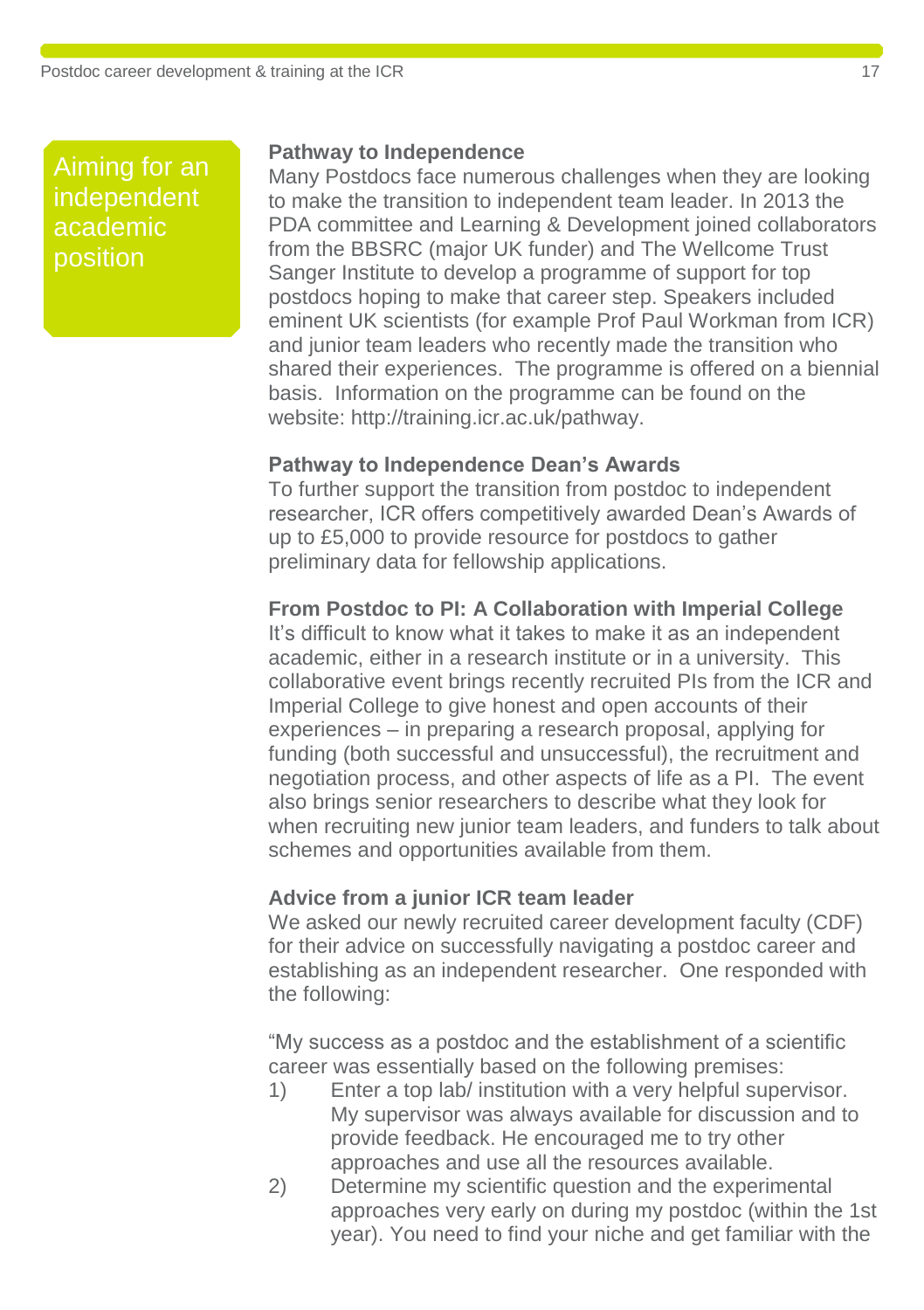previous approaches and results. Optimize the approaches you think should be essential to assess the biological/ clinical relevance of your setting/hypotheses.

- 3) Be global. I used alternative approaches, novel views from other cancer related topics (bioinformatics, biophysics, etc…). Maximize your outputs by considering new tools. Feed from fellow postdocs.
- 4) Work hard and learn fast. 4-5 years go really fast. Design your approaches to give you straight answers.
- 5) Have contingency plans set up throughout your postdoc. Try to start with 2-3 projects that could interconnect if necessary. If the priority project works fine, you will be able to follow other projects further down your career. In order to decide which project to follow at any given time, follow your instinct but feed it with multiple opinions.
- 6) Find quality time with your supervisor. Try to use that time accordingly – prepare it in advance, especially the things that worry you. Think global, not just the current/next experiment but also 6 months down the line.
- 7) Engage in scientific discussions with your fellows either within your lab or from other labs. Participate in any event that would allow your scientific reasoning to be developed – seminars, talks, conferences…"

"Work hard and learn fast. 4-5 years go really fast. Design your approaches to give you straight answers." – recently recruited junior PI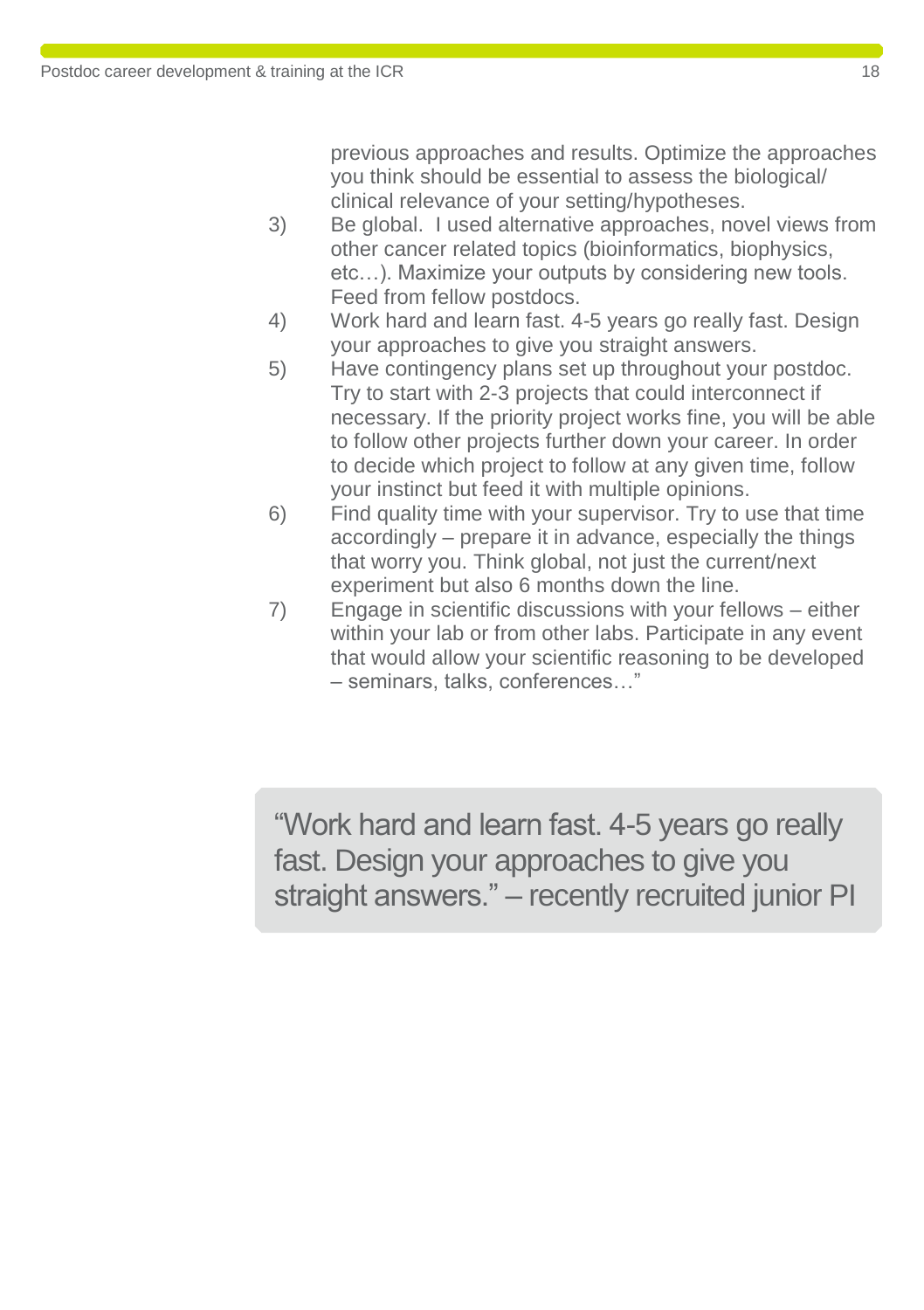**External** support available to postdocs

Across London there are a number of universities and colleges which also provide training and career development opportunities. The bigger universities may run a wider selection of courses or run them more frequently.

#### **Royal Marsden Hospital**

RMH runs a number of courses for corporate and other staff which ICR staff can access for free. To view courses available, log in to the RMH intranet via the link on Nexus and visit the HRFirstpoint > Learning and Development pages or email askHR@rmh.nhs.uk.

**Imperial College Postdoc Development Centre** www.imperial.ac.uk/staffdevelopment/postdocs1

Imperial run a number of courses and events for postdocs, including an "Introduction to Teaching and Learning" and an annual fellowships event.

**King's College London researcher development programme:** http://www.kcl.ac.uk/study/pg/school/RDP

**UCL staff development** http://www.ucl.ac.uk/hr/od/research

**Vitae** (a national organisation that champions the career development of researchers) www.Vitae.ac.uk

Vitae host a website providing a large source of career development information for researchers in academia. The also hold regular events that are often free to attend.

**Commercial training providers** (most provide ~50% discount for charities) Reed Learning: www.reedlearning.com Kaplan Hawksmere: www.hawksmere.kaplan.co.uk GBS Corporate: www.gbscorporate.com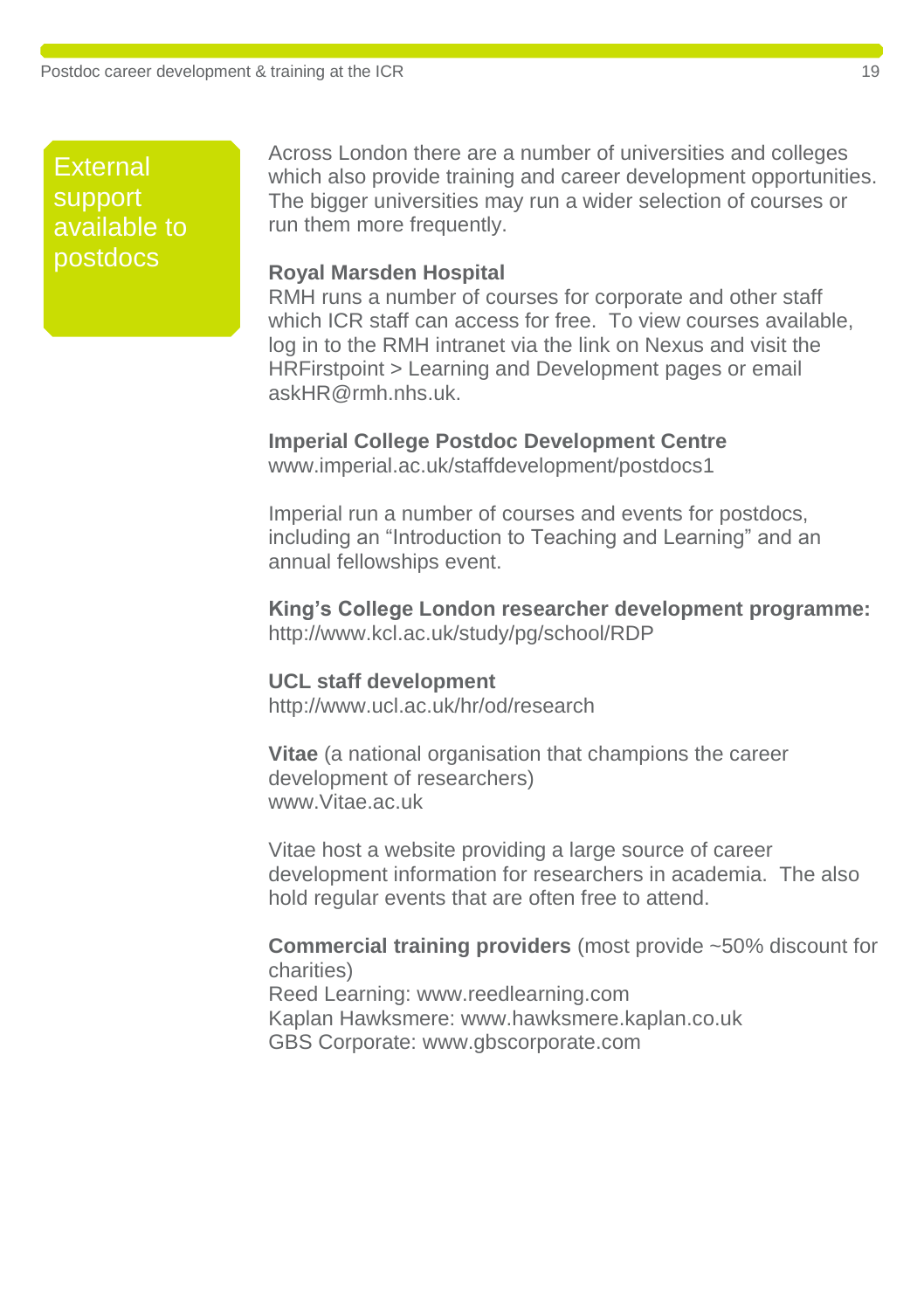## The Learning **Development** Team

#### **Who are we and what do we do?**

The ICR's Learning & Development team focusses on supporting the career development and skills training of research staff and students. This includes organising and running workshops, offering bespoke individual and team development opportunities, supporting networking initiatives and organising events. Our team works closely with staff via the staff associations and with team leaders/managers to ensure all support is bespoke. The team facilitates sharing of expertise across the ICR, with team leaders, careers advisors and other experts involved in training programmes.

#### **Mr Neil Walford - Head of Organisational Development**

Neil established the ICR Learning & Organisational Development function. Previous roles include career development, talent management and recruitment at BT, Learning and Organisational Development at CDC Capital Partners, as well as developing the MBA Career Development programmes. He graduated from the University of London (Birkbeck College) with an MSc in Organisational Behaviour, and additional accreditations include psychometric testing (BPS), coaching (ILM) and mediation (ACAS). Neil is a member of the Chartered Institute of Personnel and Development (CIPD) Advisory Faculty, a Visiting Lecturer in Strategic Human Resources and partner in a HR consultancy organisation.

#### **Dr Elise Glen – Researcher Development Manager**

Elise joined the ICR in February 2013 having been a Post Doc at Newcastle University working on a number of exome sequencing projects. Before that she completed her PhD in pharmacogenetics in collaboration with AstraZeneca. During her time in Newcastle Elise was involved in leading seminars and lectures for undergraduate medical and pharmacology students and was involved in her institute's public engagement committee. In her role at the ICR, Elise leads the Researcher Development programme and works with staff associations to create tailored development programmes for researchers. She regularly delivers training, provides individual careers advice, and is the main point of contact for the development of postdocs and clinical researchers.

#### **Dr Barbara Villarejo Balcells – Researcher Development Coordinator**

Barbara joined the ICR as a PhD student in 2005. After completing her PhD under Prof. Peter Rigby's supervision, she continued as a HSO in Janet Shipley's lab. She joined the Scientific Officers Association Committee (SOAC) when it was